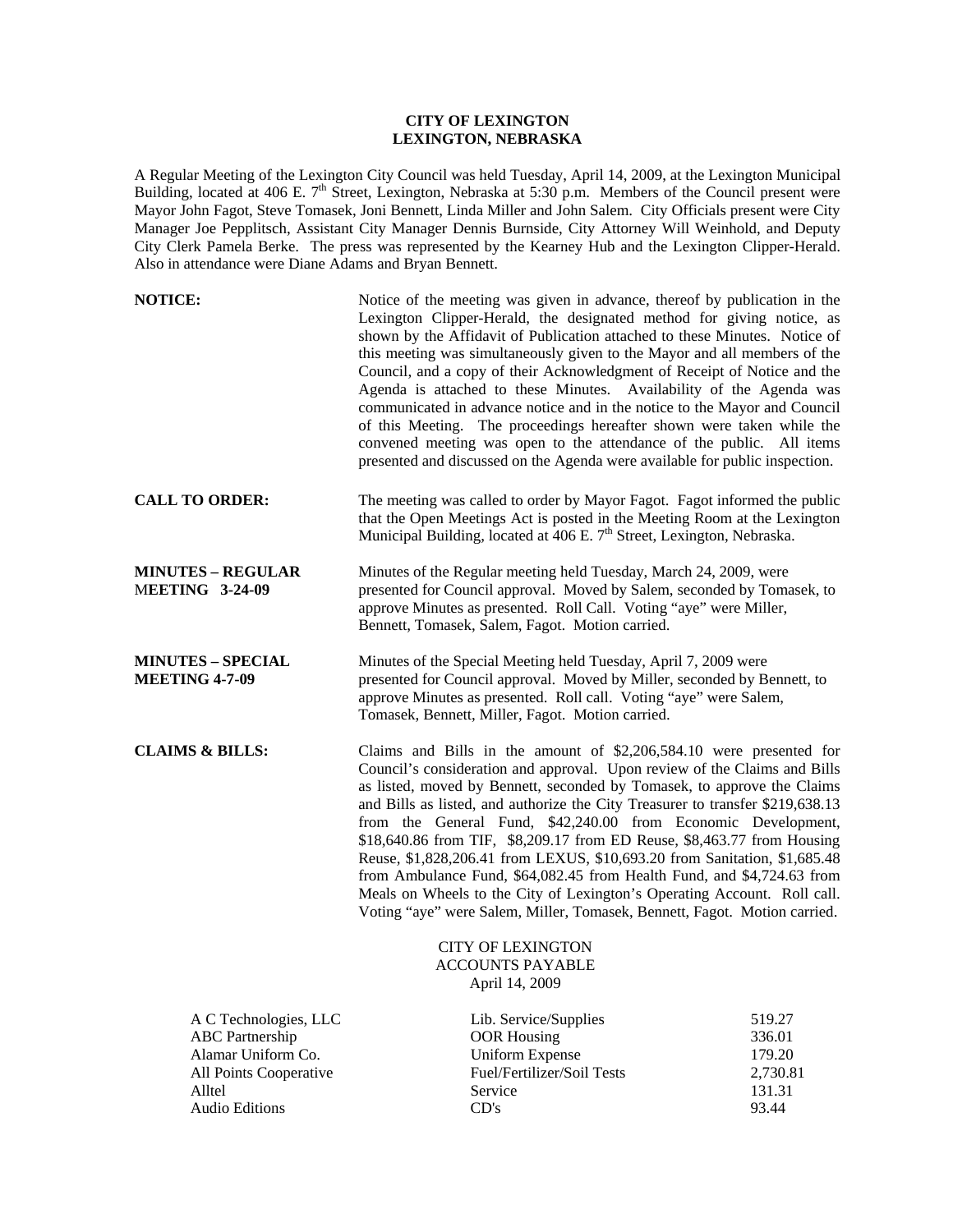| Axis Capital                                   | Mail Machine Payment                               | 527.37    |
|------------------------------------------------|----------------------------------------------------|-----------|
| B & D Office City                              | Supplies                                           | 36.99     |
| Brown Transfer Co.                             | Freight                                            | 58.03     |
| <b>Business Week</b>                           | Subscription                                       | 100.00    |
| Card Center/Orscheln                           | PK/ST Supplies                                     | 226.24    |
| Case Credit Advantage                          | <b>WWTP Supplies</b>                               | 10.38     |
| Cash-Wa Distributing                           | Food & Supplies                                    | 1,264.68  |
| Central Garage Fund                            | Fuel/Repair/Service                                | 12,148.73 |
| <b>Central States Group</b>                    | <b>WWTP Supplies</b>                               | 247.52    |
| <b>Certified Laboratories</b>                  | <b>Central Garage Supplies</b>                     | 147.47    |
| <b>CLIA</b> Laboratory                         | Program License Fee                                | 150.00    |
| <b>Community Redevelopment Authority</b>       | TIF/Wilkinson Development                          | 18,640.86 |
| Contryman Associates, P.C.                     | Audit                                              | 32,000.00 |
| <b>Council for Economic Development</b>        | Loan for Lexington Business Center                 | 42,240.00 |
| Culligan Water Conditioning Co.                | Soft Water Supplies                                | 204.14    |
| D & R Computing                                | <b>Office Supplies</b>                             | 51.99     |
| Dan's Sanitation                               | <b>Sanitation Fees</b>                             | 11,020.76 |
| Davis Energy, Inc.                             | Fuel/Propane                                       | 7,690.51  |
| Dawson County Court                            | <b>Court Fees</b>                                  | 14.00     |
| Dawson County Register of Deeds                | <b>Filing Fees</b>                                 | 42.00     |
| Dawson Pest Control                            | <b>GGC</b> Service                                 | 35.00     |
| Dawson Public Power District                   | Power Purchase                                     | 6,852.35  |
| Delta Dental of Nebraska                       | Premium                                            | 1,538.75  |
| Demars Gordon Olson & Zalewski                 | Professional Service                               | 2,237.05  |
| Diamond Vogel Paint                            | <b>ST/REC Supplies</b>                             | 2,917.74  |
| <b>Dugan Business Forms</b>                    | <b>Office Supplies</b>                             | 937.00    |
| Dunrite, Inc.                                  | <b>WWTP Supplies</b>                               | 173.03    |
| <b>Dutton-Lainson Company</b>                  | <b>EL Supplies</b>                                 | 1,054.11  |
| <b>Eakes Office Plus</b>                       | Lib. Copies                                        | 426.15    |
| <b>Electric Fixture</b>                        | PK/WWTP Supplies                                   | 1,107.19  |
| <b>Eustis Body Shop</b>                        | Vehicle Repair                                     | 2,169.43  |
| Fagot Refrigeration & Electric                 | Service/Repair                                     | 5,222.72  |
| Farwest Corrosion Control Co.                  | <b>WWTP Supplies</b>                               | 473.90    |
| Fastenal Fire Dept.                            | Supplies                                           | 102.00    |
| Flowers of Joy                                 | <b>Office Supplies</b>                             | 19.26     |
| <b>Follett Software Company</b>                | Lib. Supplies                                      | 87.45     |
| <b>FYR-TEK</b>                                 | Fire Dpt Supplies/Uniforms/Repair/Service 5,505.22 |           |
| Gale Group, The                                | <b>Books</b>                                       | 275.98    |
| <b>Government Finance Officers Association</b> | <b>Office Supplies</b>                             | 68.00     |
| Great Plains One-Call Service                  | Locates                                            | 61.43     |
| <b>HD Supply Waterworks</b>                    | Meter/Supplies                                     | 2,219.44  |
| <b>Health Claims Fund</b>                      | Claims                                             | 60,506.05 |
| <b>Heartland Scuba Center</b>                  | <b>Ambulance Service</b>                           | 1,004.50  |
| Holbein, Dahlas                                | Lawn Care                                          | 95.00     |
| <b>Hometown Leasing</b>                        | <b>Copier Payments</b>                             | 561.94    |
| Hueftle, Marilyn                               | <b>Office Supplies</b>                             | 84.45     |
| Husker Ag Sales                                | <b>WWTP/PK Supplies</b>                            | 91.66     |
| <b>Ingram Library Services</b>                 | <b>Books</b>                                       | 1,085.19  |
| Jones Plumbing & Heating                       | WR/WWTP Supplies                                   | 4,452.85  |
| Keim, Bob                                      | Freon Removal                                      | 150.00    |
| Kriz-Davis Company                             | PK Supplies                                        | 240.24    |
| Lexington Animal Clinic                        | Animal Care                                        | 519.60    |
| Lexington Area Solid Waste Agency              | Landfill                                           | 1,360.80  |
| Lexington Boy Scout Troop #88                  | Recycling                                          | 6.00      |
| Lexington Boy Scout Troop #144                 | Recycling                                          | 6.00      |
| <b>Lexington Girl Scouts</b>                   | Recycling                                          | 12.00     |
| Lexington Glass Co.                            | Repair                                             | 205.00    |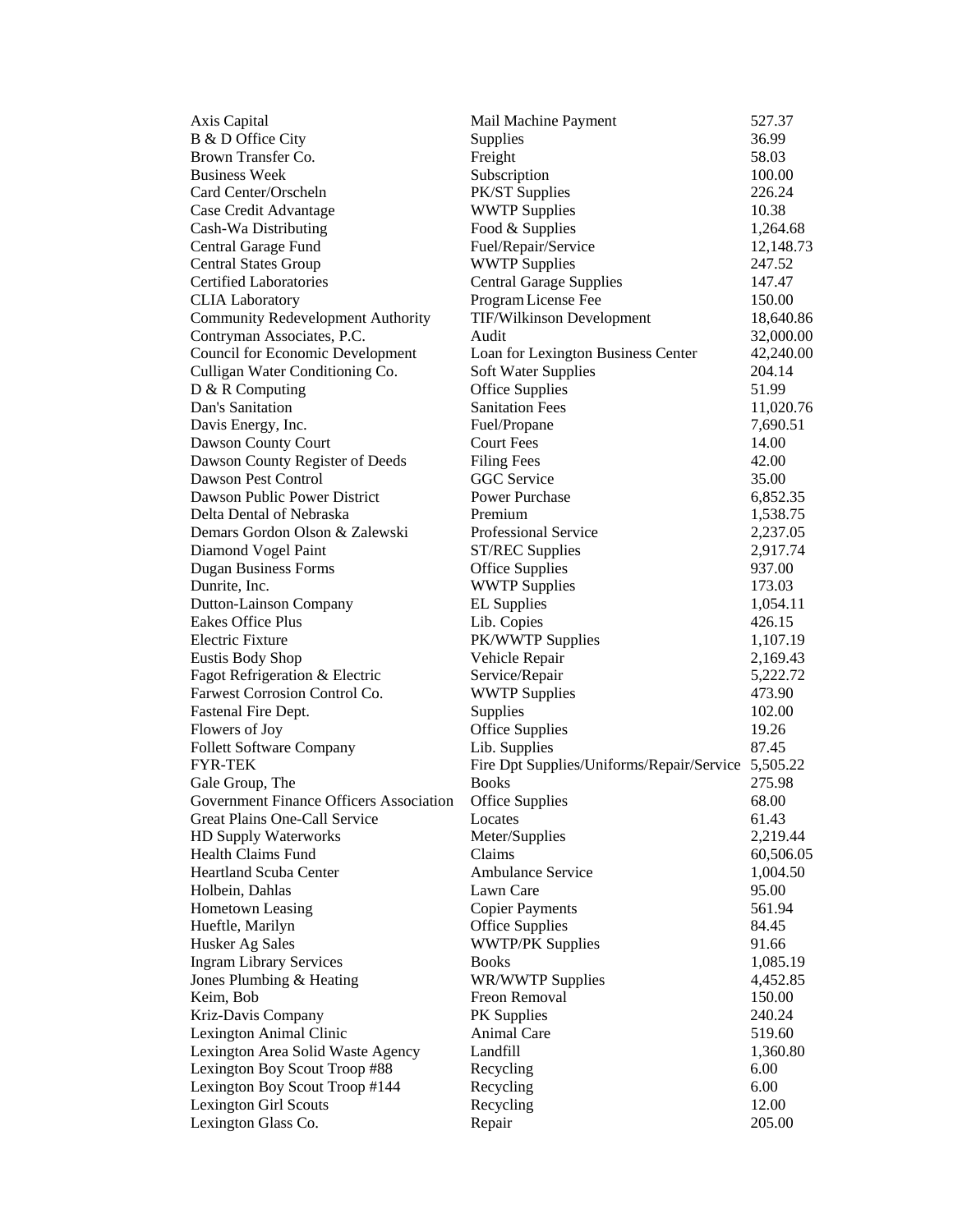| Lexington Health Fund                       | Self-funding                      | 34,385.29  |
|---------------------------------------------|-----------------------------------|------------|
| Lexington Newspapers, Inc.                  | Publications                      | 2,454.70   |
| <b>Lexington Postmaster</b>                 | Postage                           | 150.00     |
| Lexington True Value                        | Cem/Fire Dept. Supplies           | 247.88     |
| Lexington, City of                          | Franchise/Service Fees            | 47,781.29  |
| Payroll                                     | Wages                             | 104,311.98 |
| Social Security                             | Employer Portion / FICA Med       | 7,717.63   |
| <b>First National Bank</b>                  | <b>Employer Portion / Pension</b> | 3,707.31   |
| <b>First National Bank</b>                  | <b>Police Pension</b>             | 0.00       |
| ICMA                                        | <b>City Manager Pension</b>       | 399.23     |
| Linda's Stitches & Creations                | Coat                              | 60.40      |
| Linweld                                     | <b>Ambulance Supplies</b>         | 116.50     |
| Luther, Ann                                 | Conference                        | 101.75     |
| Mast's Fire Extinguisher Sales & Service    | <b>SCBA Tanks Tested</b>          | 620.00     |
| McCookNet Internet Service                  | Service                           | 229.95     |
| McNett, Julie                               | Office Supplies                   | 55.04      |
| Mead Lumber & Rental-Lexington              | <b>WWTP Supplies</b>              | 116.46     |
| Meritain Health                             | Premium                           | 21,440.44  |
| Michael Todd & Co., Inc.                    | <b>WR/PK Supplies</b>             | 465.78     |
| Micro-Marketing, LLC                        | Lib. Supplies                     | 367.60     |
| Mid Con Systems, Inc.                       | <b>ST Supplies</b>                | 157.03     |
| Mid-State Units                             | Rental                            | 135.00     |
| <b>Midstates Construction Products</b>      | Supplies-Monroe ST Improvements   | 5,250.00   |
| Midwest Laboratories, Inc.                  | <b>Shipping Charges</b>           | 14.60      |
| Miller & Associates                         | <b>WWTP-NPDES Permit</b>          | 625.00     |
| <b>Morris Press</b>                         | <b>GGC</b> Supplies               | 76.00      |
| Mr. Automotive                              | Supplies                          | 83.64      |
| <b>Municipal Supply</b>                     | Meters/WWTP/Cemetery Supplies     | 7,232.13   |
| <b>National Fire Protection Association</b> | Membership Dues                   | 150.00     |
| Nebraska Dept. of Economic Development      | Orthman's/Mid Plains CDBG Pmt.    | 8,209.17   |
| Nebraska Forest Service                     | Advertising                       | 50.00      |
| Nebraska Law Enforcement                    | Seminar                           | 220.00     |
| Nebraska Machinery                          | <b>Central Garage Supplies</b>    | 2,405.79   |
| Nebraska Municipal Power Pool               | Dues                              | 2,271.93   |
| Nebraska Public Power District              | $O\&M$                            | 67,000.00  |
| Nebraska Public Power District              | <b>Power Purchase</b>             | 720,774.63 |
| Nebraska Public Power District              | Walnut Sub T2Transformer          | 828,650.00 |
| Nebraska Tech & Telecomm, Inc.              | Telephone Expense                 | 1,340.52   |
| Nebraska Waste Handlers                     | Sludge Removal                    | 5,256.00   |
| Nebraskaland Tire, Inc.                     | Tires                             | 608.24     |
| Nelson, Margie L.                           | <b>Cleaning Service</b>           | 500.00     |
| Neopost                                     | Postage                           | 1,500.00   |
| Northern Tool & Equipment Co.               | Fire Dept.Generator               | 2,933.52   |
| Overton Sand & Gravel                       | Gravel/Sand                       | 430.61     |
| <b>Oxbow Construction</b>                   | Secondary Digester Rehab Project  | 6,053.99   |
| Platte Valley Auto Mart                     | Service                           | 291.87     |
| <b>Platte Valley Communications</b>         | Service/Repair                    | 234.00     |
| <b>Plum Creek Cleaners</b>                  | Supplies                          | 267.00     |
| Plum Creek Laser Wash                       | Car Washes                        | 14.00      |
| Plum Creek Market Place                     | Food                              | 63.98      |
| Quality Inn & Suites                        | Conference                        | 294.75     |
| Rasmussen Mechanical Service, Inc.          | Service/Repair                    | 499.23     |
| Reams Sprinkler Supply Co.                  | <b>ST</b> Supplies                | 674.86     |
| Repco Marketing, Inc.                       | <b>ST Supplies</b>                | 21.75      |
| <b>Roberts Dairy Company</b>                | Beverages/Food                    | 404.00     |
| S & W Auto Parts, Inc.                      | <b>WWTP Supplies</b>              | 1,249.89   |
| Service Master Mid Nebraska                 | <b>Cleaning Service</b>           | 444.12     |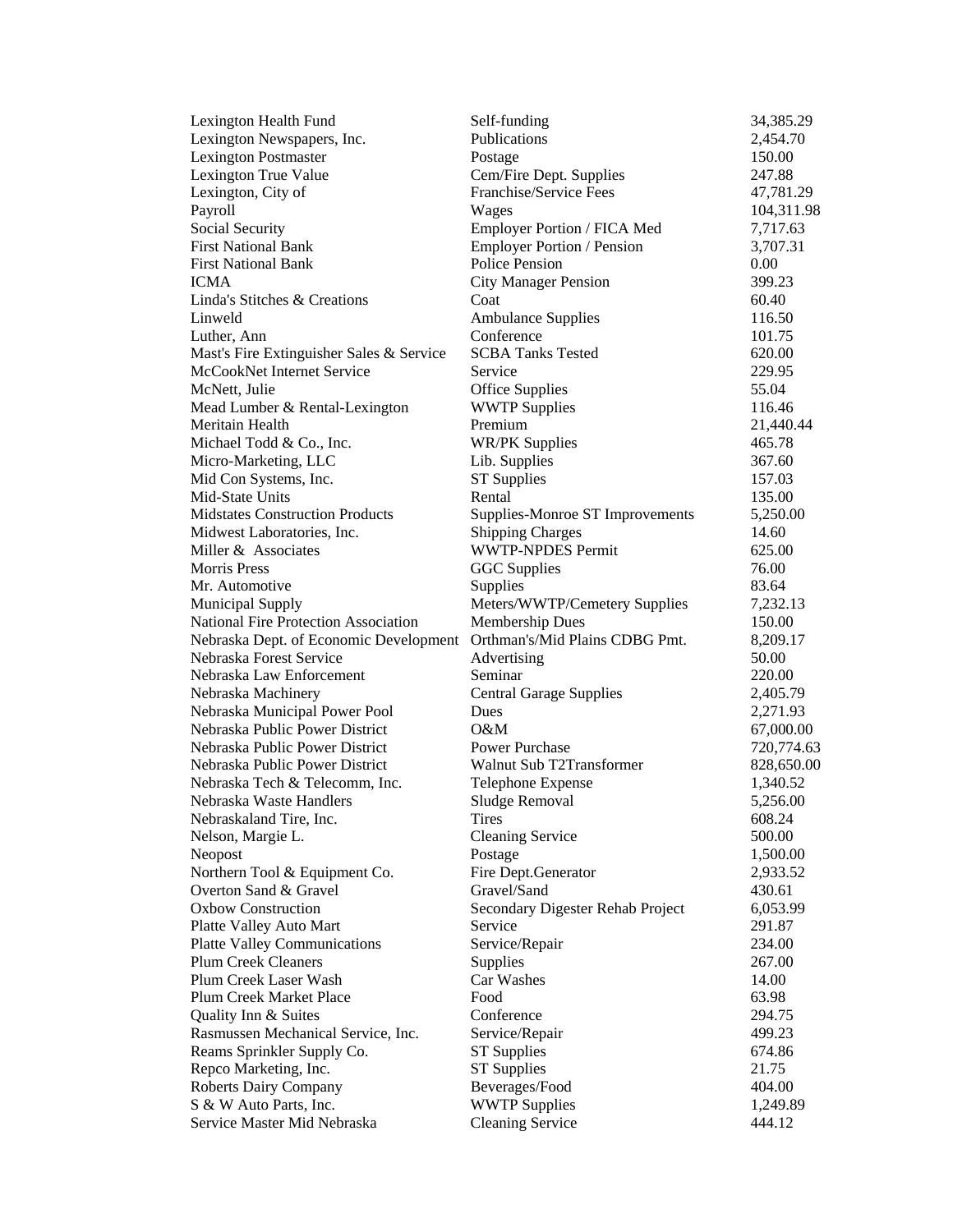| Sign Pro                                             | Supplies                       | 8.00         |
|------------------------------------------------------|--------------------------------|--------------|
| Source Gas, Inc.                                     | Gas Service                    | 10,362.52    |
| Steve's Lock & Key                                   | Repair                         | 310.76       |
| Subway Sandwiches & Salads                           | Food                           | 21.12        |
| Superior Signals, Inc.                               | <b>Central Garage Supplies</b> | 29.85        |
| T. O. Haas Tire Co., Inc.                            | Repair/Tires                   | 479.77       |
| Thompson Co., The                                    | Food                           | 1,758.70     |
| TierOne-Lib. Petty Cash                              | Postage/Seminar                | 72.97        |
| Tnemec Company, Inc.                                 | Paint for Aquatic Center       | 3,377.98     |
| Tri-City Tribune                                     | Publications                   | 300.00       |
| Tri-County Hospital                                  | Wellness                       | 198.00       |
| <b>U-Save Business Equipment</b>                     | Postage/Supplies               | 417.16       |
| Vinny's Hometown Auto Care                           | Tire                           | 201.22       |
| Wal-Mart                                             | Supplies                       | 710.86       |
| <b>Weathercraft Companies</b>                        | <b>Building Repair</b>         | 300.00       |
| Wesco Distribution, Inc.                             | PK/EL Supplies                 | 1,102.88     |
| Westech WWTP                                         | Supplies                       | 876.84       |
| Alltel                                               | Service                        | 52.33        |
| Area Services                                        | <b>WWTP Service</b>            | 152.50       |
| <b>Conney Safety Products</b>                        | <b>PK</b> Supplies             | 161.85       |
| Davis Energy, Inc.                                   | Oil                            | 684.00       |
| Dawson County Treasurer                              | <b>Land Acquisition Cost</b>   | 585.66       |
| Dunrite, Inc.                                        | <b>ST Supplies</b>             | 112.24       |
| Eakes Office Plus                                    | Lib. Supplies                  | 31.99        |
| Gale Group, The                                      | <b>Book</b>                    | 23.37        |
| Health Claims Fund                                   | Claims                         | 2,037.65     |
| <b>Ingram Library Services</b>                       | <b>Books</b>                   | 52.47        |
| Madeline's Café                                      | Food                           | 16.95        |
| Martin Electric                                      | <b>OOR Housing</b>             | 8,016.00     |
| Mead Lumber & Rental-Lexington                       | <b>WWTP Supplies</b>           | 65.44        |
| Micromarketing, LLC                                  | Lib. Supplies                  | 54.90        |
| Mid Con Systems, Inc.                                | <b>ST Supplies</b>             | 157.01       |
| Naumann, Sondra                                      | <b>Cleaning Service</b>        | 168.00       |
| Nebraska Public Health Environmental Lab. WR Testing |                                | 552.00       |
| Nebraska Department of Revenue                       | Sales & Use Tax                | 43,550.75    |
| Nebraska Library Commission                          | Seminar                        | 15.00        |
| Prado, Ramon                                         | <b>EL</b> Rebates              | 850.00       |
| Roemmich, Dave                                       | <b>EL</b> Rebate               | 125.00       |
| Spirituality & Health                                | Subscription                   | 19.95        |
| TierOne-Library Petty Cash                           | Postage/Food                   | 26.10        |
| Vandelay Investments, LLC                            | <b>Land Acquisition Cost</b>   | 2,670.75     |
| Wal-Mart                                             | Supplies                       | 80.89        |
|                                                      | <b>TOTAL CLAIMS:</b>           | 2,206,584.10 |

**PUBLIC HEARING:** Mayor Fagot opened a public hearing to consider a proposed redevelopment contract for the Legend Oaks housing project in Redevelopment Area #2. Pepplitsch outlined the contract. The public hearing was closed. Following discussion, Resolution No. 09-10 was read. Moved by Salem, seconded by Miller, to approve Resolution No. 09-10 as presented. Roll call. Voting "aye" were Bennett, Tomasek, Miller, Salem, Fagot. Motion carried.

### RESOLUTION NO. 09-10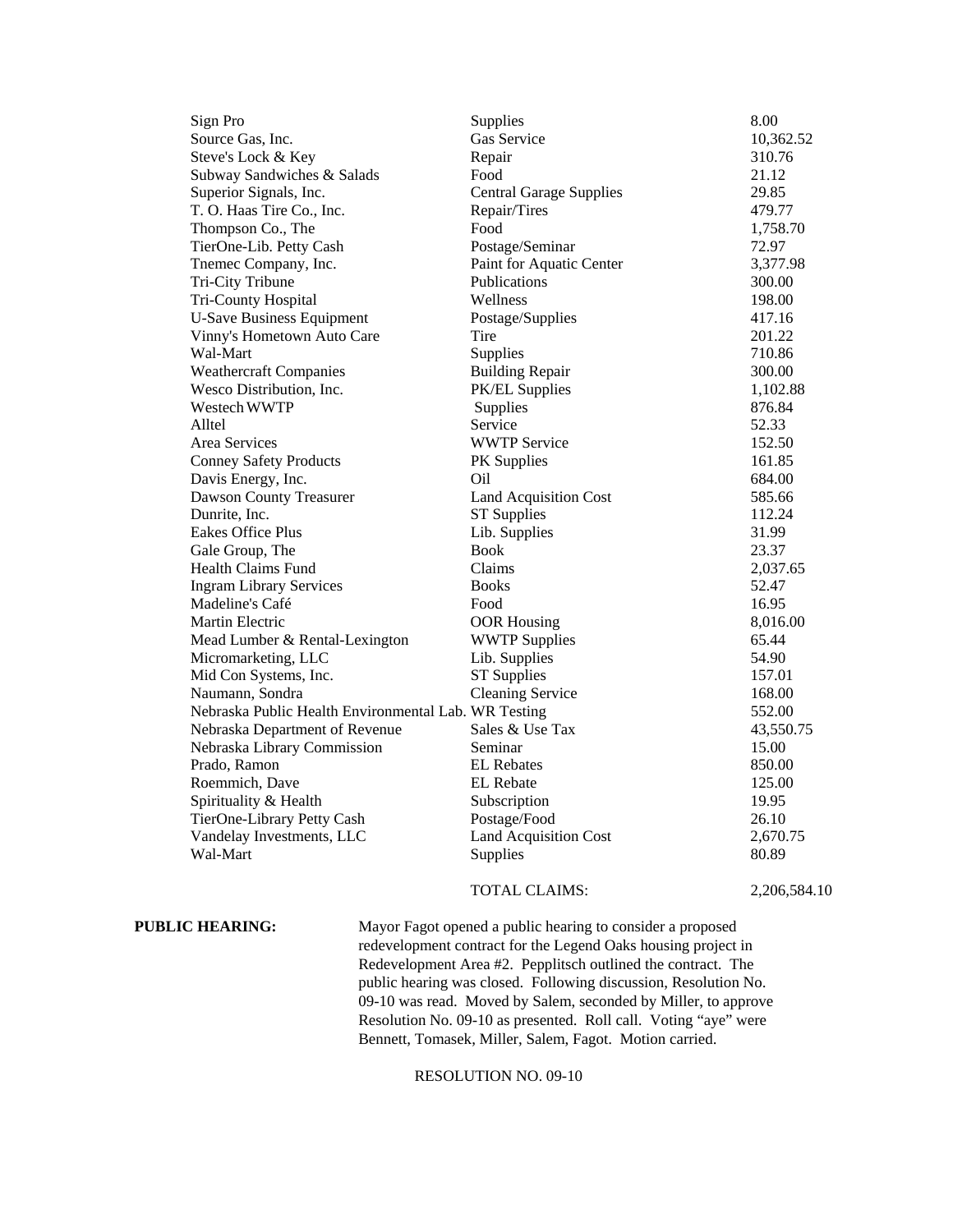## A RESOLUTION OF THE MAYOR AND COUNCIL OF THE CITY OF LEXINGTON, NEBRASKA APPROVING A REDEVELOPMENT PLAN, INCLUDING A REDEVELOPMENT CONTRACT; AND RELATED MATTERS

WHEREAS, the City of Lexington, Nebraska, a municipal corporation and city of the second class (the "City"), has determined it to be desirable to undertake and carry out urban redevelopment projects in certain areas of the City that are determined to be blighted and substandard and in need of redevelopment; and

WHEREAS, the Community Development Law, Chapter 18, Article 21, Reissue Revised Statutes of Nebraska, as amended (the "Act"), prescribes the requirements and procedures for the planning and implementation of redevelopment projects; and

WHEREAS, the City has previously declared the area legally described in Attachment 1 attached hereto (the "Redevelopment Project Area") to be blighted and substandard and in need of redevelopment pursuant to the Act; and

WHEREAS, the Community Redevelopment Authority of the City of Lexington, Nebraska (the "Authority") has prepared or caused to be prepared a Redevelopment Plan, including a Redevelopment Contract (collectively, the "Redevelopment Plan"), in the form attached hereto as Attachment 2, for the redevelopment of the Redevelopment Project Area; and

WHEREAS, the Authority and the Planning Commission of the City (the "Planning Commission") have both reviewed the Redevelopment Plan and recommended its approval by the Mayor and Council of the City; and

WHEREAS, the City published and mailed notices of a public hearing regarding the consideration of the approval of the Redevelopment Plan pursuant to Section 18-2115 of the Act, and has on the date of this Resolution held a public hearing on the proposal to approve the Redevelopment Plan; and

WHEREAS, the City has reviewed the Redevelopment Plan and determined that the proposed land uses and building requirements described therein are designed with the general purpose of accomplishing a coordinated, adjusted, and harmonious development of the City and its environs which will, in accordance with present and future needs, promote health, safety, morals, order, convenience, prosperity and the general welfare, as well as efficiency in economy in the process of development; including, among other things, adequate provision for traffic, vehicular parking, the promotion of safety from fire, panic, and other dangers, adequate provisions for light and air, the promotion of the healthful and convenient distribution of population, the provision of adequate transportation, water, sewerage, and other public utilities, schools, parks, recreational and community facilities, and other public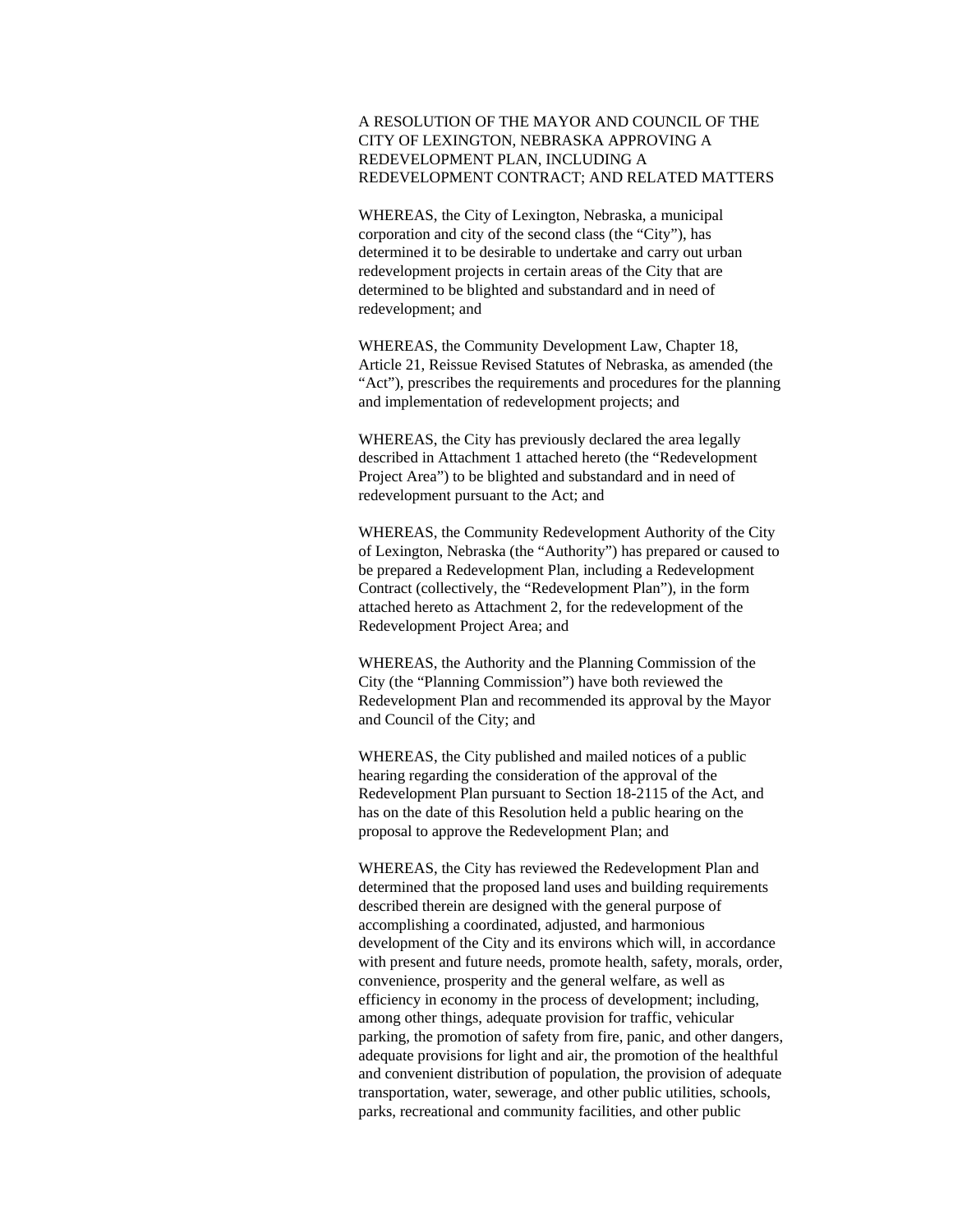requirements, the promotion of sound design and arrangement, the wise and efficient expenditure of public funds, and the prevention of the recurrence of unsanitary or unsafe dwelling accommodations, or conditions of blight.

# NOW THEREFORE, BE IT RESOLVED BY THE MAYOR AND COUNCIL OF THE CITY OF LEXINGTON, NEBRASKA:

Section 1. The Redevelopment Plan is hereby determined to be feasible and in conformity with the general plan for the development of the City as a whole, and the Redevelopment Plan is in conformity with the legislative declarations and determinations set forth in the Act; and it is hereby found and determined, based on the analysis conducted by the Authority, that (a) the redevelopment project described in the Redevelopment Plan would not be economically feasible without the Project Area without the use of tax-increment financing, and (c) the costs and benefits of the redevelopment project, including costs and benefits to other affected political subdivisions, the economy of the City, and the demand for public and private services have been analyzed by the City and have been found to be in the long-term best interest of the community impacted by the redevelopment project. The City acknowledges receipt of notice of intent to enter into the redevelopment contract included within the Redevelopment Plan in accordance with Section 18-2119 of the Act, and the recommendations of the Authority and the Planning Commission with respect to the Redevelopment Plan.

Section 2. The Redevelopment Plan is hereby approved in substantially the form attached hereto, with such immaterial changes, additions, or deletions thereto as may be determined to be necessary by the Mayor in his sole and absolute discretion. The Mayor and Clerk are hereby authorized to execute the redevelopment contract contained within the Redevelopment Plan for and on behalf of the Authority.

Section 3. In accordance with Section 18-2147 of the Act, the City hereby provides that any ad valorem tax on real property in the Project Area for the benefit of any public body be divided as follows for a period of 15 years after the effective date of this provision as provided in Section 18-2147 of the Act, which effective date shall be January 1, 2011:

(a) That proportion of the ad valorem tax which is produced by levy at the rate fixed each year by or for each public body upon the Redevelopment Project Valuation (as defined in the Act) shall be paid into the funds of each such public body in the same proportion as all other taxes collected by or for the bodies; and

(b) That proportion of the ad valorem tax on real property in the Project Area in excess of such amount (the Redevelopment Project Valuation), if any, shall be allocated to, is pledged to, and, when collected, paid into a special fund of the Authority to pay the principal of, the interest on, and any premiums due in connection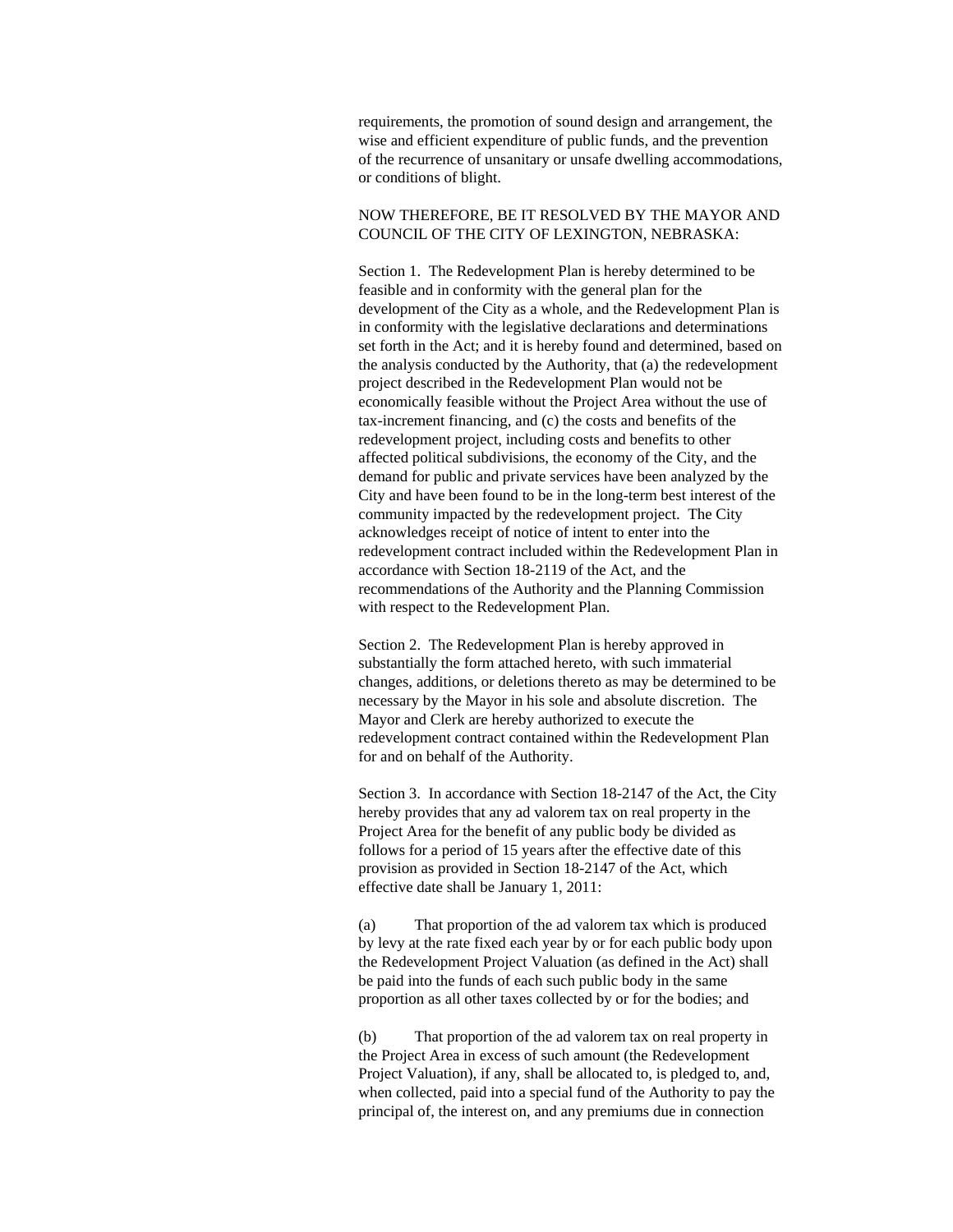|                    | with the bonds, loans, notes or advances of money to, or<br>indebtedness incurred by, whether funded, refunded, assumed, or<br>otherwise, such Authority for financing or refinancing, in whole or<br>in part, the Project. When such bonds, loans, notes, advances of<br>money, or indebtedness, including interest and premium due have<br>been paid, the Authority shall so notify the County Assessor and<br>County Treasurer and all ad valorem taxes upon real property in the<br>Project Area shall be paid into the funds of the respective public<br>bodies. |
|--------------------|-----------------------------------------------------------------------------------------------------------------------------------------------------------------------------------------------------------------------------------------------------------------------------------------------------------------------------------------------------------------------------------------------------------------------------------------------------------------------------------------------------------------------------------------------------------------------|
|                    | Section 4. The Mayor and Clerk are hereby authorized and directed<br>to execute such documents and take such further actions as are<br>necessary to carry out the purposes and intent of this Resolution and<br>the Redevelopment Plan.                                                                                                                                                                                                                                                                                                                               |
|                    | [The remainder of this page intentionally left blank.]                                                                                                                                                                                                                                                                                                                                                                                                                                                                                                                |
|                    | PASSED AND APPROVED this 14th day of April, 2009.                                                                                                                                                                                                                                                                                                                                                                                                                                                                                                                     |
|                    | CITY OF LEXINGTON, NEBRASKA                                                                                                                                                                                                                                                                                                                                                                                                                                                                                                                                           |
|                    | By: John Fagot, Mayor                                                                                                                                                                                                                                                                                                                                                                                                                                                                                                                                                 |
|                    | ATTEST: Pamela Berke, Deputy Clerk                                                                                                                                                                                                                                                                                                                                                                                                                                                                                                                                    |
| <b>FINAL PLAT:</b> | Pepplitsch gave a review of the final plat of the Replat of Block 3, Parkview<br>Addition. Following discussion, Resolution No. 09-11 was read. Moved by<br>Miller, seconded by Tomasek, to approve Resolution No. 09-11. roll call.<br>Voting "aye" were Salem, Bennett, Tomasek, Miller, Fagot. Motion carried.                                                                                                                                                                                                                                                     |
|                    | <b>RESOLUTION NO. 09-11</b>                                                                                                                                                                                                                                                                                                                                                                                                                                                                                                                                           |
|                    | REPLAT OF BLOCK 3, PARKVIEW ADDITION                                                                                                                                                                                                                                                                                                                                                                                                                                                                                                                                  |
|                    | BE IT RESOLVED BY THE MAYOR AND COUNCIL OF THE CITY OF<br>LEXINGTON, NEBRASKA, AS FOLLOWS:                                                                                                                                                                                                                                                                                                                                                                                                                                                                            |
|                    | The REPLAT OF BLOCK 3, PARKVIEW ADDITION TO THE CITY OF<br>LEXINGTON, NEBRASKA, Dawson County, Nebraska, duly made out,<br>acknowledged and certified to be, and the same hereby is approved,<br>accepted, and ordered, filed and recorded in the office of the Register of<br>Deeds of Dawson County, Nebraska.                                                                                                                                                                                                                                                      |
|                    | PASSED AND APPROVED April 14, 2009.                                                                                                                                                                                                                                                                                                                                                                                                                                                                                                                                   |
|                    | CITY OF LEXINGTON, NEBRASKA                                                                                                                                                                                                                                                                                                                                                                                                                                                                                                                                           |
|                    | BY:<br>John Fagot, Mayor                                                                                                                                                                                                                                                                                                                                                                                                                                                                                                                                              |
|                    | ATTEST: Pamela Berke, City Clerk                                                                                                                                                                                                                                                                                                                                                                                                                                                                                                                                      |
| <b>AGREEMENT:</b>  | Pepplitsch presented a proposed City/School joint use agreement for the<br>Opportunity Center. Following discussion, moved by Miller, seconded by<br>Bennett, to approve the agreement and to authorize the Mayor to sign. Roll<br>call. Voting "aye" were Salem, Tomasek, Bennett, Miller, Fagot. Motion<br>carried.                                                                                                                                                                                                                                                 |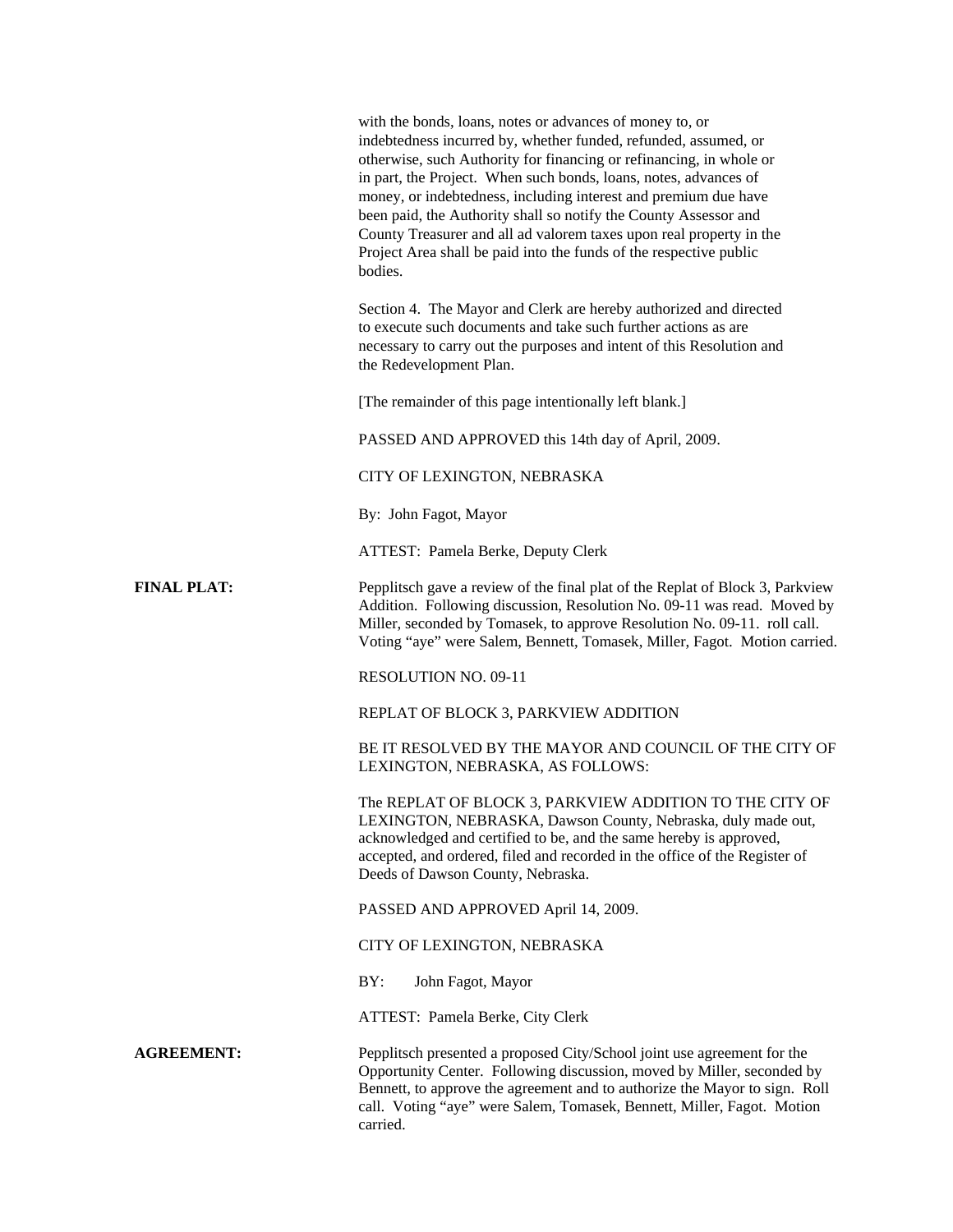| <b>DEVELOPMENT PLAN:</b> | Pepplitsch presented the final draft of the 2009 City of Lexington |
|--------------------------|--------------------------------------------------------------------|
|                          | Development Action Plan. Following discussion and highlights,      |
|                          | moved by Bennett, seconded by Tomasek, to approve the plan as      |
|                          | presented. Roll call. Voting "aye" were Salem, Miller, Tomasek,    |
|                          | Bennett, Fagot. Motion carried.                                    |

**ELECTRIC RATES:** Resolution No. 09-12 was read. Pepplitsch explained this would amend summer electric rates, for residential and commercial benefit. Following discussion, moved by Miller, seconded by Tomasek, to approve Resolution No. 09-12. Roll call. Voting "aye" were Salem, Bennett, Tomasek, Miller, Fagot. Motion carried.

## RESOLUTION NO. 09-12

WHEREAS, Lexington City Code Section 8-19, authorizes the City Council to establish by Resolution a schedule of rates and charges for electric service

BE IT THEREFORE RESOLVED BY THE MAYOR AND COUNCIL OF THE CITY OF LEXINGTON, NEBRASKA, that the following electric rates for the following use classifications are established and shall take effect May 1, 2009, to be reflected on billings following such date. That all other electric rates previously established shall remain unchanged.

| Residential – Basic:               | Summer | May 1-Sep 30 |
|------------------------------------|--------|--------------|
| Base Charge per Month              |        | \$15.00      |
| First 500 kWH @ \$/kWH             |        | \$0.1099     |
| Over 500 kWH @ \$/kWH              |        | \$0.0669     |
| Minimum Bill                       |        | \$15.00      |
| Residential – All Electric: Summer |        | May 1-Sep 30 |
| Base Charge per Month              |        | \$12.00      |
| First 500 kWH @ \$/kWH             |        | \$0.1083     |
| Over 500 kWH @ \$/kWH              |        | \$0.0649     |
| Minimum Bill                       |        | \$12.00      |
| Commercial – Small:                | Summer | May 1-Sep 30 |
| Base Charge per Month              |        | \$15.00      |
| First 1,000 kWH @ \$/kWH           |        | \$0.1272     |
| Over 1,000 kWH @ \$/kWH            |        | \$0.0723     |
| Minimum Bill                       |        | \$15.00      |
| Commercial – Heat:                 | Summer | May 1-Sep 30 |
| Base Charge per Month              |        | \$15.00      |
| First 1,000 kWH @ \$/kWH           |        | \$0.1276     |
| Next 4,000 kWH @ \$/kWH            |        | \$0.1068     |
| Over 5,000 kWH @ \$/kWH            |        | \$0.0649     |
| Minimum Bill                       |        | \$15.00      |
|                                    |        |              |

PASSED AND APPROVED this 14th day of April, 2009. CITY OF LEXINGTON, NEBRASKA